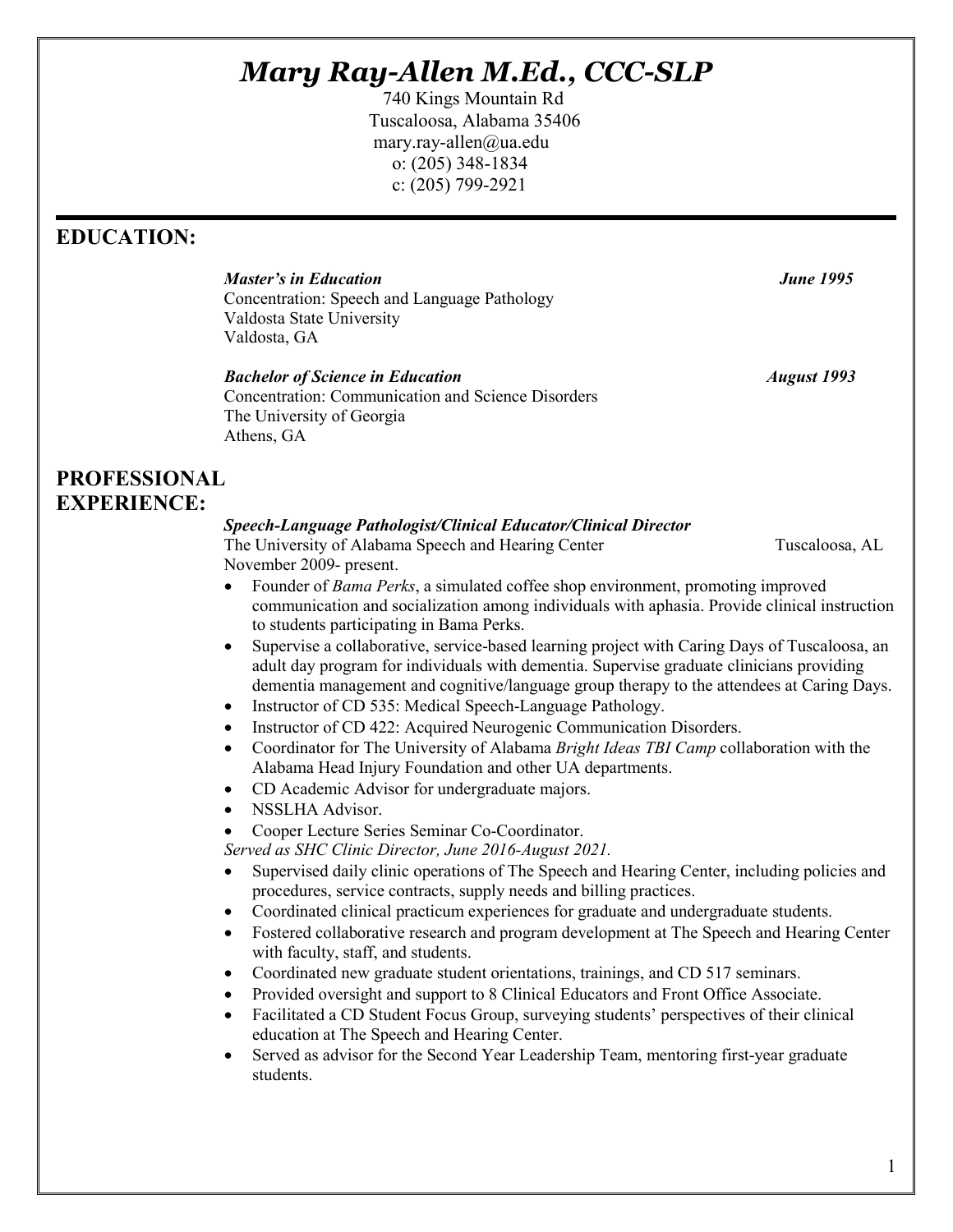• Served on the following departmental internal committees: Student Affairs Committee, Budget Committee, Electronic Medical Records Committee, Clinic Strategic Plan Committee, Medicare Committee, Facilities Committee, and SHC Dress Code Committee.

#### *Speech-Language Pathologist/CF Mentor*

Champion Partners in Rehab Tuscaloosa, AL July 2008-October 2009

- 
- Provided screenings, evaluations, and treatment for adult and geriatric populations in the skilled nursing environment.
- Experience providing dysphagia management, cognitive-linguistic treatment, aphasia therapy, and aural rehabilitation across a variety of disorders.
- Served as a clinical mentor to clinical fellows.

#### *Speech-Language Pathologist/University of Central Florida Off-campus Clinical Educator*

Life Care Center of Orlando **Orlando** Orlando, FL

January 2005-July 2007

- Provided screenings, evaluations, and treatment for adult and geriatric patients with speech, language, cognition, and swallowing disorders.
- Served as an off-campus clinical supervisor for The University of Central Florida Department of Communicative Disorders.
- Experienced in the use of VitalStim therapy for treatment of patients with swallowing disorders.

#### *Speech-Language Pathologist/CF Mentor*

Siskin Hospital for Physical Rehabilitation Chattanooga, TN January 2003-August 2004

- Served as a speech-language pathologist in all areas of the rehabilitation hospital setting including the following: outpatient, acute care, day hospital, and outpatient neurology.
- Provided screenings, evaluations, and treatment for patients with speech, language, cognitive, and swallowing disorders.
- Performed Modified Barium Swallow Function Studies to assess swallowing disorders.
- Served as a clinical mentor to clinical fellows.

## **ADDITIONAL PROFESSIONAL EXPERIENCE:** *Speech-Language Pathologist*

 Soddy-Daisy Health Care Center Soddy-Daisy, TN January 2001-January 2003

#### *Speech-Language Pathologist*

 Darby Square Rehabilitation Center Lexington, KY December 1998-May 2000

#### *Speech-Language Pathologist*

 Functional Pathways, Inc. Lexington, KY July 1997-November 1998

#### *Speech-Language Pathologist*

 Presbyterian Nursing Home Quitman, GA June 1996-June 1997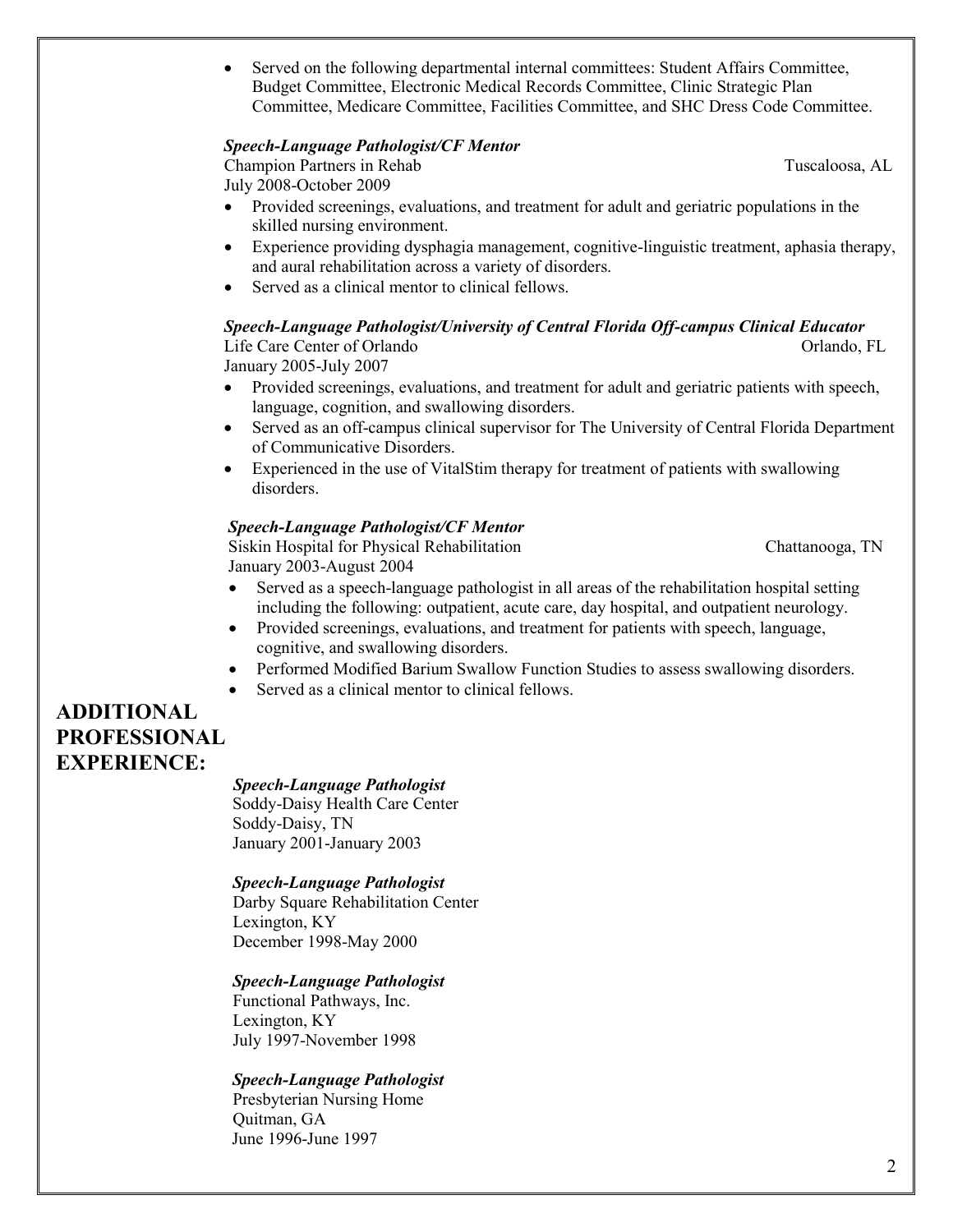#### *Speech-Language Pathologist*

Elbert Memorial Hospital Elberton, GA June 1995-May 1996

## **PROFESSIONAL ACTIVITIES:**

#### **Invited Professional Presentations:**

- *Cups of Confidence: Bama Perks Coffee Shop*  o Aphasia Access Communications Podcast, 2019
	- *SLP and AuD Clinical Supervision Training*
		- o Speech and Hearing Association of Alabama, 2019, 2020, 2021
- *Learn, Create, Inspire: A Clinical Education Training*
	- o The University of Alabama, 2019
- *The Neuroscience of Aging and Dementia and Evidence-Based Treatment Approaches*
	- o The University of Alabama CEU Appreciation Seminar, 2019
- *You've Almost Earned Your Degree. What's Next? Preparing for Your Future as a Speech Language Pathologist* 
	- o Speech and Hearing Association of Alabama, 2018, 2019, 2020, 2021
- *Introduction to Medical Speech-Language Pathology*
	- o UA School of Nursing, 2019
- *Communication and Dementia*
	- o Caring Days of Tuscaloosa, 2015
- *A Positive Approach when working with Individuals with Dementia*
	- o Caring Days of Tuscaloosa, 2014

#### **Guest Lecture Presentations in Communicative Disorders courses:**

- *Clinical Supervision: Trading Spaces*
- *Clinical Care Teams in the Medical Setting*
- *Introduction to The UA Speech and Hearing Center*
- *At Risk Clients: What is our Responsibility as SLPs?*
- *The Interview Process, Land Your Dream Job*
- *General Principles in Adult Diagnostics*
- *A Sneak Peek at Adult Therapy*
- *An Overview of Dementia*

#### **Posters:**

- *The New SEC: Supervision Education Course Developed by Alabama Clinical Educators,* ASHA 2019, Meritorious
- *Analyzing the Efficacy of Bama Perks Simulated Coffee Shop on the Social Communication Skills of Adults with Aphasia,* UA 2017
- *Bama Perks: The Use of a Simulated Context for Working with Individuals with Aphasia,* ASHA 2016
- *Student Training for Working with Individuals with Dementia: A Service-Learning Project*, ASHA 2015

#### **Research:**

• *Supporting Brain Injury Survivors and Their Caregivers: A Community Engagement Project.,* In Progress, 2020-21.